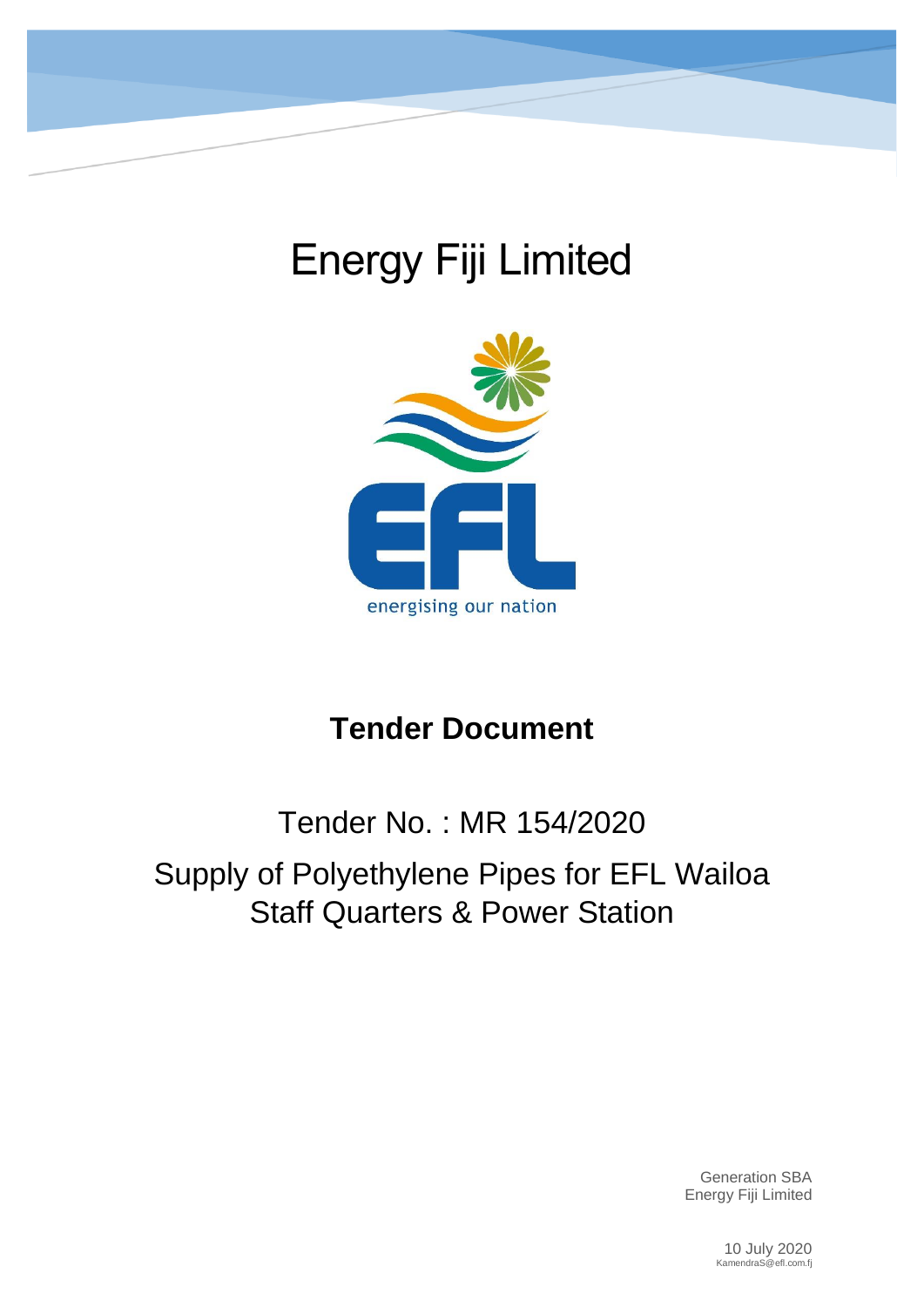## **Table of Content**

| 1.0  | <b>INVITATION FOR TENDERS</b>                     | 3                            |
|------|---------------------------------------------------|------------------------------|
| 2.0  | <b>INSTRUCTION TO BIDDERS</b>                     | 4                            |
| 2.1  | <b>ELIGIBLE BIDDERS</b>                           | 4                            |
| 2.2  | <b>ELIGIBLE MATERIALS, EQUIPMENT AND SERVICES</b> | 4                            |
| 2.3  | <b>ONE BID PER BIDDER</b>                         | 4                            |
| 2.4  | <b>COST OF BIDDING</b>                            | 4                            |
| 2.5  | <b>SITE VISITS</b>                                | 4                            |
| 2.6  | <b>CONTENTS OF THE BIDDING DOCUMENTS</b>          | 5                            |
| 2.7  | <b>CLARIFICATION OF BIDDING DOCUMENTS</b>         | 5                            |
| 2.8  | <b>AMENDMENT OF BIDDING DOCUMENT</b>              | 5                            |
| 2.9  | <b>LANGUAGE OF BID</b>                            | 5                            |
| 2.10 | <b>BID PRICES</b>                                 | 5                            |
| 2.11 | <b>BID CURRENCIES</b>                             | 6                            |
| 2.12 | <b>BID VALIDITY</b>                               | 6                            |
| 2.13 | <b>FORMAT AND SIGNING OF BIDS</b>                 | 6                            |
| 2.14 | <b>SEALING AND MARKING OF BIDS</b>                | 6                            |
| 2.15 | <b>DEADLINE FOR SUBMISSION OF BIDS</b>            | 7                            |
| 2.16 | <b>LATE BIDS</b>                                  | 7                            |
| 2.17 | <b>MODIFICATION AND WITHDRAWAL OF BIDS</b>        | 7                            |
| 2.18 | <b>REJECTION OF ONE OR ALL BIDS</b>               | 7                            |
| 2.19 | <b>PROCESS TO BE CONFIDENTIAL</b>                 | $\overline{\mathbf{z}}$      |
| 2.20 | <b>CLARIFICATION OF BIDS</b>                      | 8                            |
| 2.21 | <b>PRELIMINARY EXAMINATION</b>                    | 8                            |
| 3.0  | <b>TECHNICAL SPECIFICATION</b>                    | 9                            |
| 3.1  | <b>NOTE: APPLICABLE TO SCHEDULE</b>               | ERROR! BOOKMARK NOT DEFINED. |
| 3.2  | <b>ENGINE SPECIFICATION:</b>                      | ERROR! BOOKMARK NOT DEFINED. |
|      | <b>3.3 SCHEDULE OF REQUIREMENTS</b>               | ERROR! BOOKMARK NOT DEFINED. |
| 4.0  | <b>PRICE SCHEDULE</b>                             | <u>10</u>                    |
| 4.1  | <b>COMPLIANCE CHECKLIST DECLARATION</b>           | 11                           |
| 4.2  | <b>TENDER CHECK LIST</b>                          | 12                           |
| 5.0  | <b>TENDER FORM</b>                                | <u>13</u>                    |
| 6.0  | <b>SUBMISSION TO TENDER</b>                       | 14                           |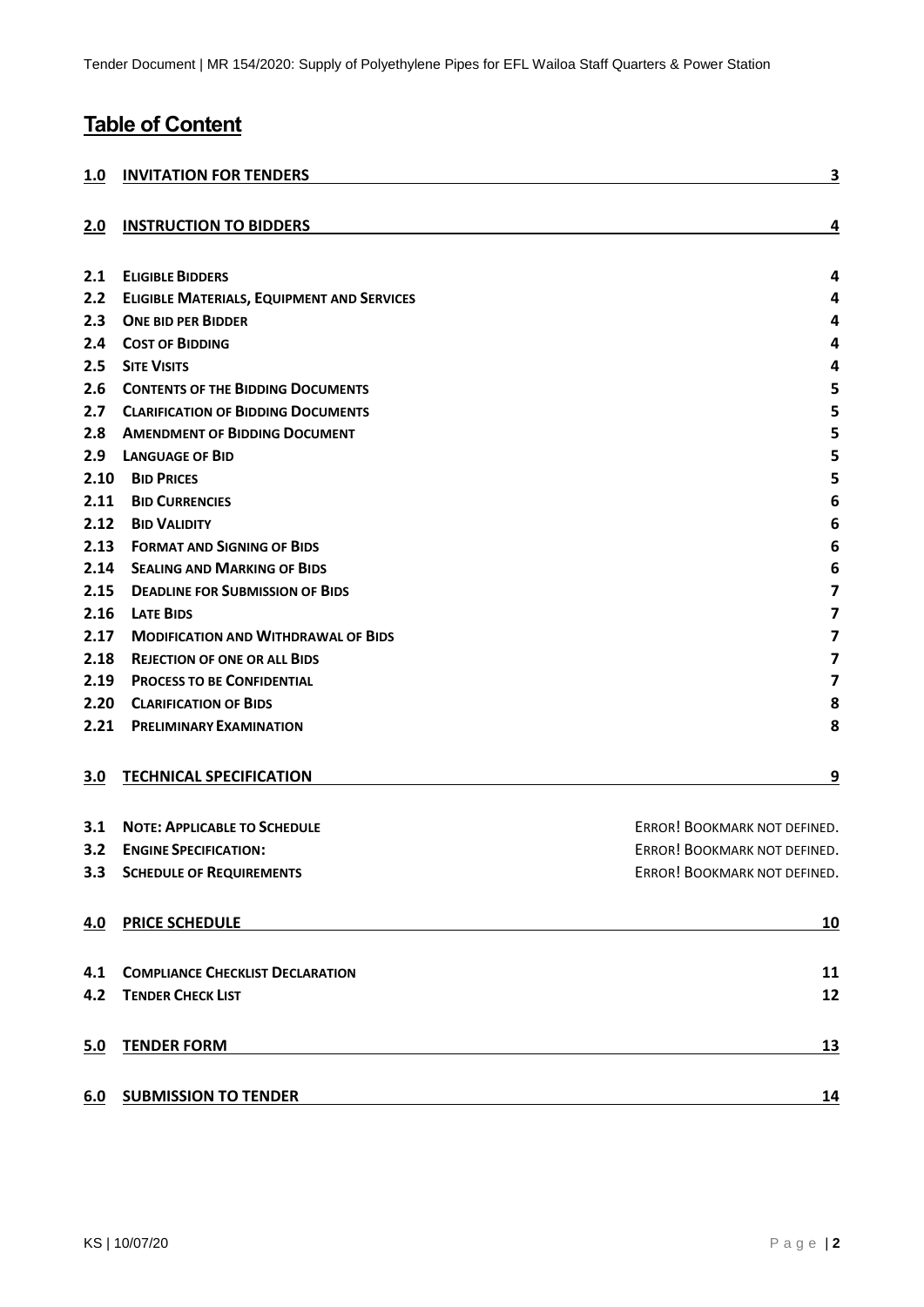## **1.0 Invitation for Tenders**

<span id="page-2-0"></span>Energy Fiji Limited is inviting bids for Supply of Polyethylene Pipes for EFL Wailoa Staff Quarters & Power Station. The Detailed scope of works listed in the following pages.

Interested bidders may obtain Tender Document at the:

Supply Chain Office Energy Fiji Limited Head Office 2 Marlow Street, Suva Contact: 322 4360 / 999 1587

All tenders shall submit all documents required and pricings, for all items, as per price schedule.

During evaluation of tenders, the Authority may invite a tenderer or tenderers for discussions, presentations and necessary clarification before awarding of the contract

The tender submissions close on the 22/07/20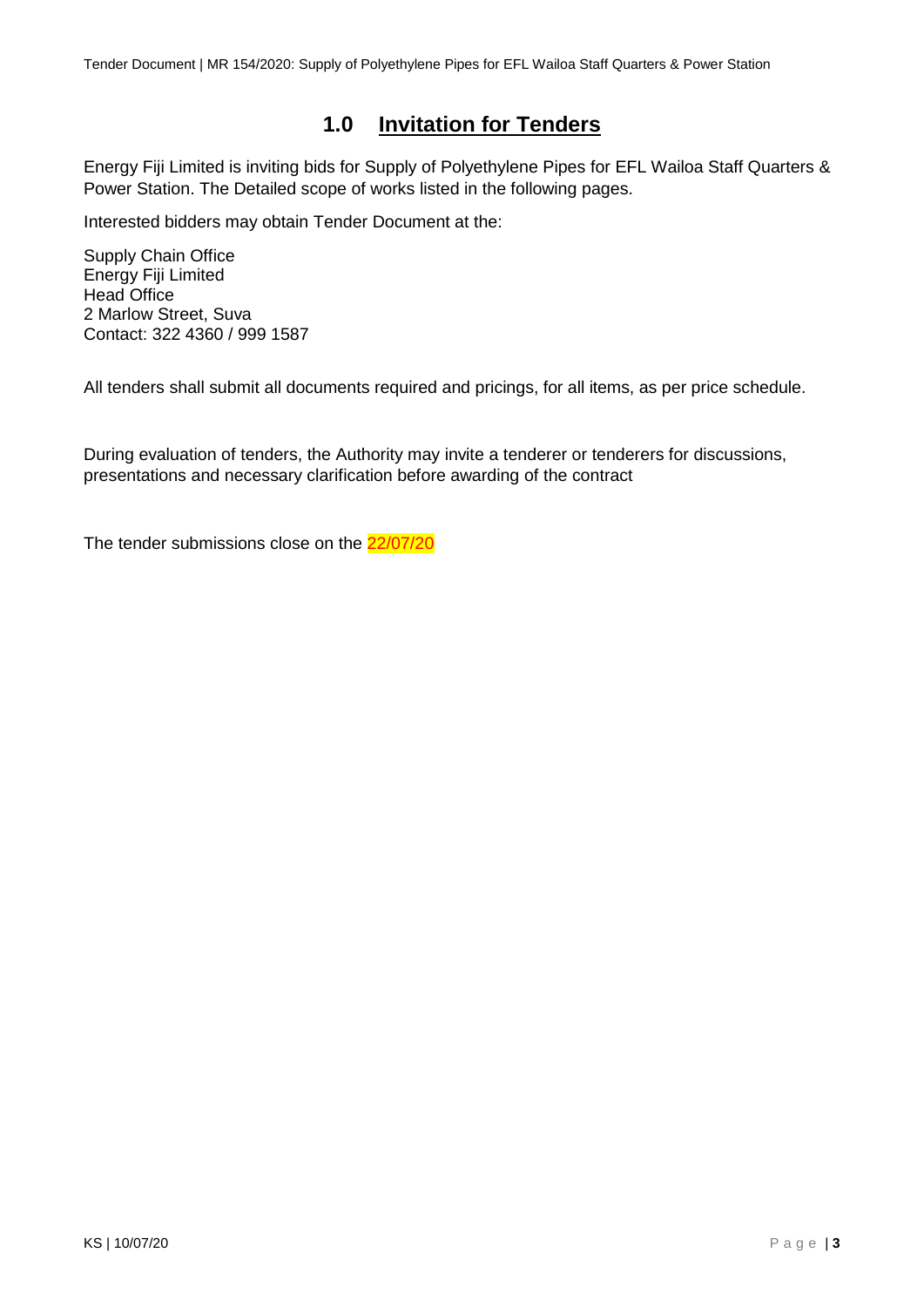## **2.0 Instruction to Bidders**

#### <span id="page-3-1"></span><span id="page-3-0"></span>**2.1 Eligible Bidders**

- 2.1.1. This invitation is open to all Bidders who have sound financial background, and have previous experience in sales of water pipes.
- 2.1.2. Bidders shall provide such evidence of their continued eligibility satisfactory to EFL as EFL shall reasonably request. Bidders who are not manufacturer of such pipes, jointing and outdoor termination kits shall provide evidence of agency.
- 2.1.3. Bidders shall not be under a declaration of ineligibility for corrupt or fraudulent practice.
- 2.1.4. Bidders must price for all items required for supply.

## <span id="page-3-2"></span>**2.2 Eligible Materials, Equipment and Services**

- 2.2.1. The materials, equipment, and services to be supplied under the Contract shall have their origin from reputable companies as specified by EFL and from various countries and all expenditures made under the Contract will be limited to such materials, equipment, and services. Upon request, bidders may be required to provide evidence of the origin of materials, equipment, and services.
- 2.2.2. For purposes of this Contract, "services" means the works and all project-related services including design services.
- 2.2.3. For purposes of this Contract, "origin" means the place where the materials or items are produced or manufactured, and from which the services are provided. Materials and equipment are produced when, through manufacturing, processing or substantial or major assembling of components, a commercial recognized product results that is substantially different in basic characteristics or in purpose or utility from its components.
- 2.2.4. The materials, equipment and services to be supplied under the Contract shall not infringe or violate any industrial property or intellectual property rights or claim of any third party.

## <span id="page-3-3"></span>**2.3 One bid per Bidder**

2.3.1. Each bidder shall submit only one bid. A bidder who submits or participates in more than one bid will cause all those bids to be rejected.

## <span id="page-3-4"></span>**2.4 Cost of Bidding**

2.4.1. The bidder shall bear all costs associated with the preparation and submission of its bid and EFL will in no case be responsible or liable for those costs.

#### <span id="page-3-5"></span>**2.5 Site Visits**

2.5.1. No site visits is required for this tender.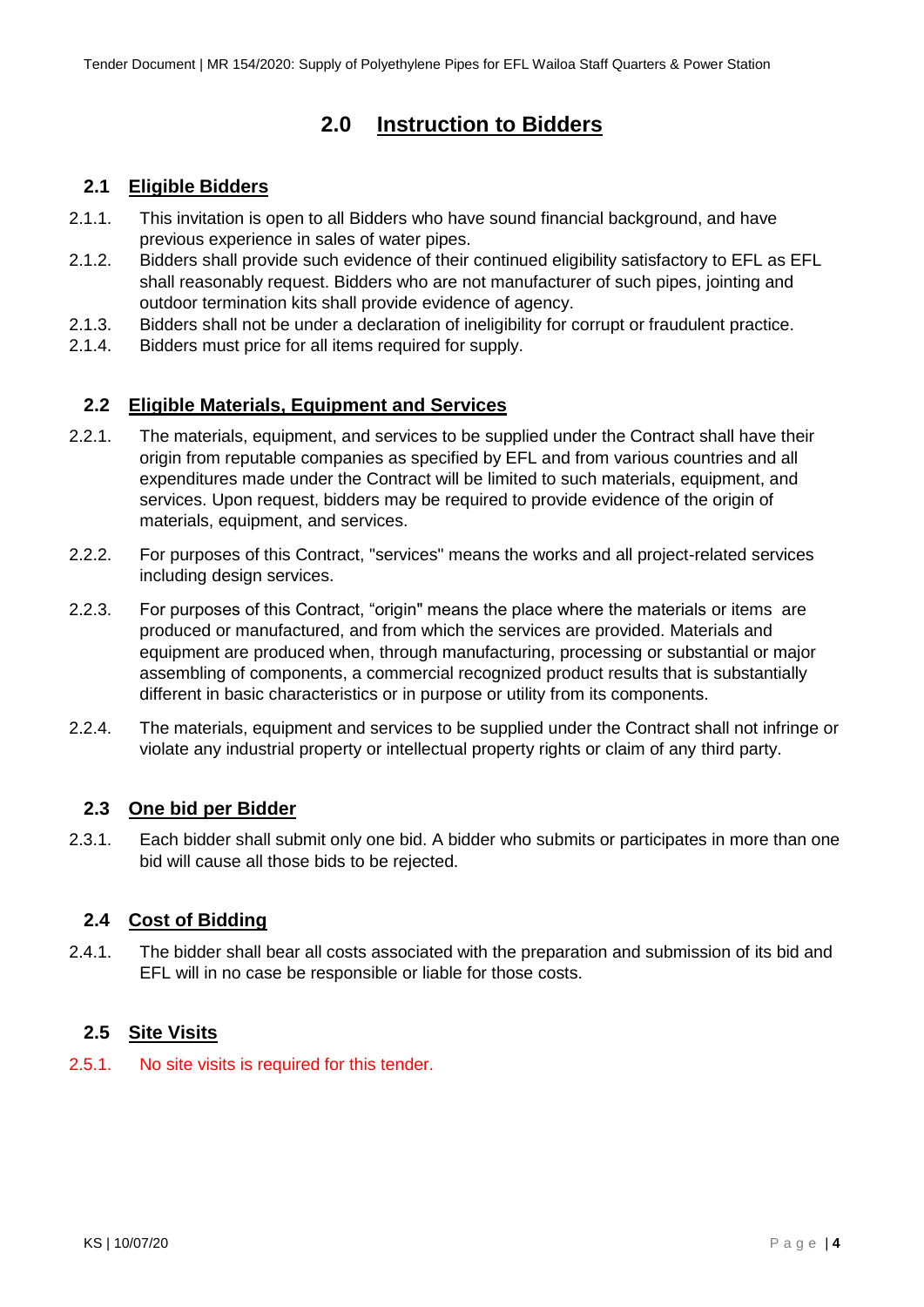#### <span id="page-4-0"></span>**2.6 Contents of the Bidding Documents**

- 2.6.1. The bidder is expected to examine carefully the contents of this Bidding document. Failure to comply with the requirements of bid submission will be at the bidder's own risk. Bids which are not substantially responsive to the requirements of the bidding documents will be rejected.
- 2.6.2. The following are the mandatory submission of a successful tender bid;
	- Pricing Schedule (Clause 4)
	- Company Profile (Max 2 pages in standard A4)
		- o Work History Project/ Work done with referee, EFL work history.
		- o Company background
	- Fiji Revenue & Customs Service (FRCA) compliance
	- Fiji National Provident Fund (FNPF) compliance
	- Signed checklist declaration (Appendix 5.1)

Failure to submit required documents may affect bid compliance even make it noncompliance.

#### <span id="page-4-1"></span>**2.7 Clarification of Bidding Documents**

2.7.1. A prospective bidder requiring any clarification of the bidding documents may notify EFL in writing by fax (hereinafter the term "fax" is deemed to include electronic transmission such as facsimile, cable and telex), or email addressed to:

> Abdul Nasim Unit Leader Strategic Procurement, Inventories and Properties, Finance 2 Marlow Street, Suva, Fiji Phone: +679 9991587 Email: [AbdulN@efl.com.fj](mailto:AbdulN@efl.com.fj)

2.7.2. EFL will respond to any request for clarification which it receives earlier than 10 days prior to the deadline for submission of bids.

#### <span id="page-4-2"></span>**2.8 Amendment of Bidding Document**

2.8.1. At any time prior to the deadline for submission of bids, EFL may, for any reason, whether at its own initiative or in response to a clarification requested by a prospective bidder, modify the bidding documents by issuing addenda.

#### <span id="page-4-3"></span>**2.9 Language of Bid**

2.9.1. The bid, and all correspondence and documents related to the bid, exchanged between the bidder and the EFL shall be written in the English language.

#### <span id="page-4-4"></span>**2.10 Bid Prices**

2.10.1. Unless specified otherwise, Bidders shall quote for the entire facilities on a "single responsibility" basis such that the total bid price covers all the Supplier's obligations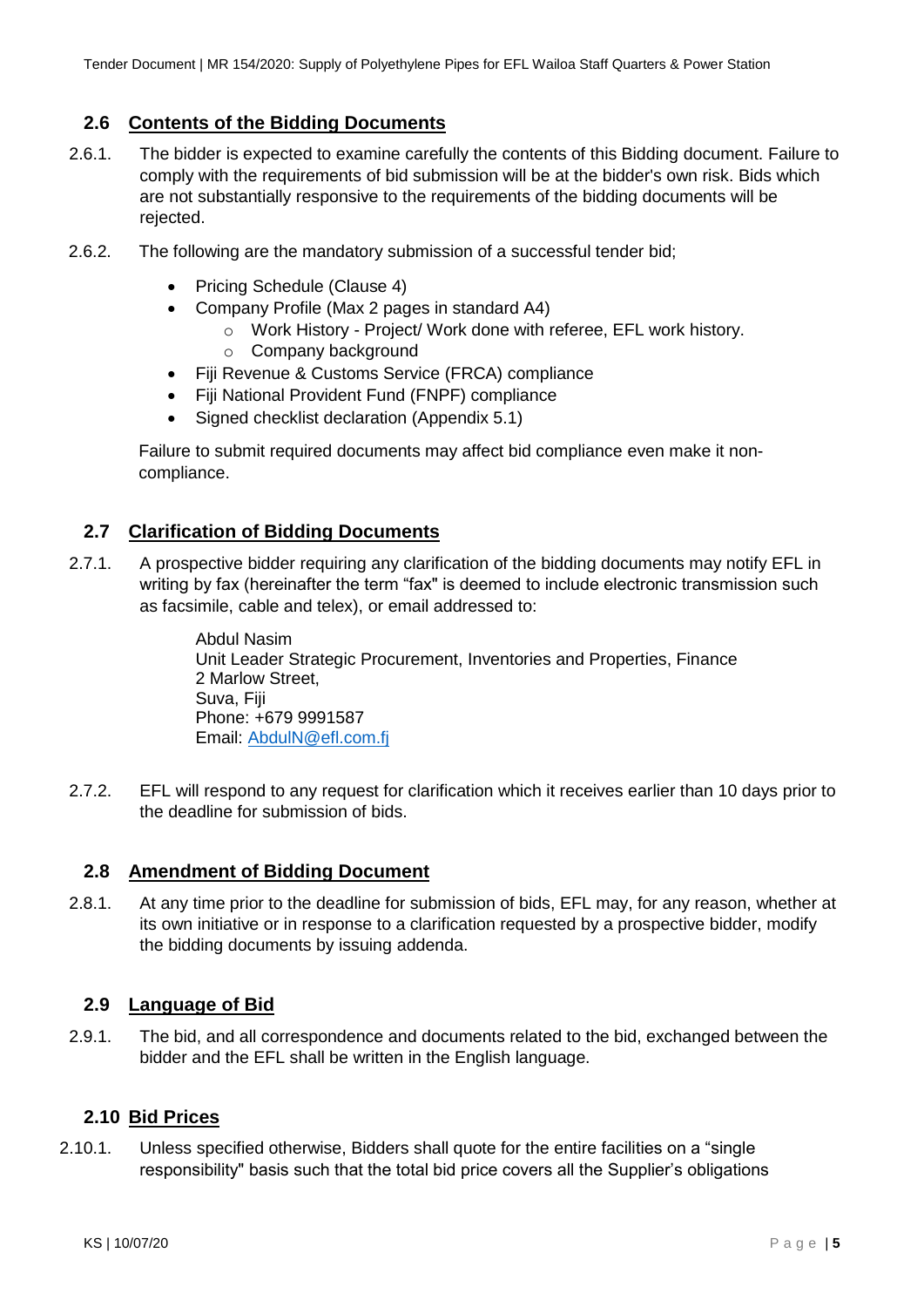mentioned in or to be reasonably inferred from the bidding documents in respect of the design, manufacture, including procurement and subcontracting (if any), testing and delivery.

- 2.10.2. Bidders shall give a breakdown of the prices in the manner and detail called for in this bidding document, or any issued addenda.
- 2.10.3. The point of delivery shall be Wailoa Power Station Staff Quarters.

#### <span id="page-5-0"></span>**2.11 Bid Currencies**

2.11.1. Prices shall be quoted in a single currency only (Fijian dollar – VIP).

#### <span id="page-5-1"></span>**2.12 Bid Validity**

2.12.1. Bids shall remain valid for a period of 60 days from the date of Deadline for Submission of Bids specified in Sub-Clause 2.15.

#### <span id="page-5-2"></span>**2.13 Format and Signing of Bids**

- 2.13.1. The bidder shall prepare one original and two (2) copies of the technical and financial proposals, clearly marking each one as: "ORIGINAL-TECHNICAL & PRICE PROPOSAL", "COPY NO. I - TECHNICAL & PRICE PROPOSAL", etc. as appropriate. In the event of discrepancy between the original and any copy, the original shall prevail.
- 2.13.2. The original and all copies of the bid shall be typed or written in indelible ink (in the case of copies, Photostats are also acceptable) and shall be signed by a person or persons duly authorized to sign on behalf of the bidder. All pages of the bid where entries or amendments have been made shall be initialled by the person or persons signing the bid.
- 2.13.3. The bid shall contain no alterations, omissions or additions, except those to comply with instructions issued by EFL, or as necessary to correct errors made by the bidder, in which case such corrections shall be initialled by the person or persons signing the bid.

#### <span id="page-5-3"></span>**2.14 Sealing and Marking of Bids**

- 2.14.1. The bidder shall seal the original copy of the technical proposal and the envelope clearly marked as: "ORIGINAL-TECHNICAL & PRICE PROPOSAL".
- 2.14.2. The bidder shall seal the original bids and each copy of the bids in an inner and an outer envelope, duly marking the envelopes as "ORIGINAL".
- 2.14.3. The inner and outer envelopes shall
	- a) be addressed to EFL at the following address:

Abdul Nasim Unit Leader Strategic Procurement, Inventories and Properties, Finance 2 Marlow Street, Suva, Fiji Phone: +679 9991587 Email: [AbdulN@efl.com.fj](mailto:AbdulN@efl.com.fj)

And

b) bear the following identification: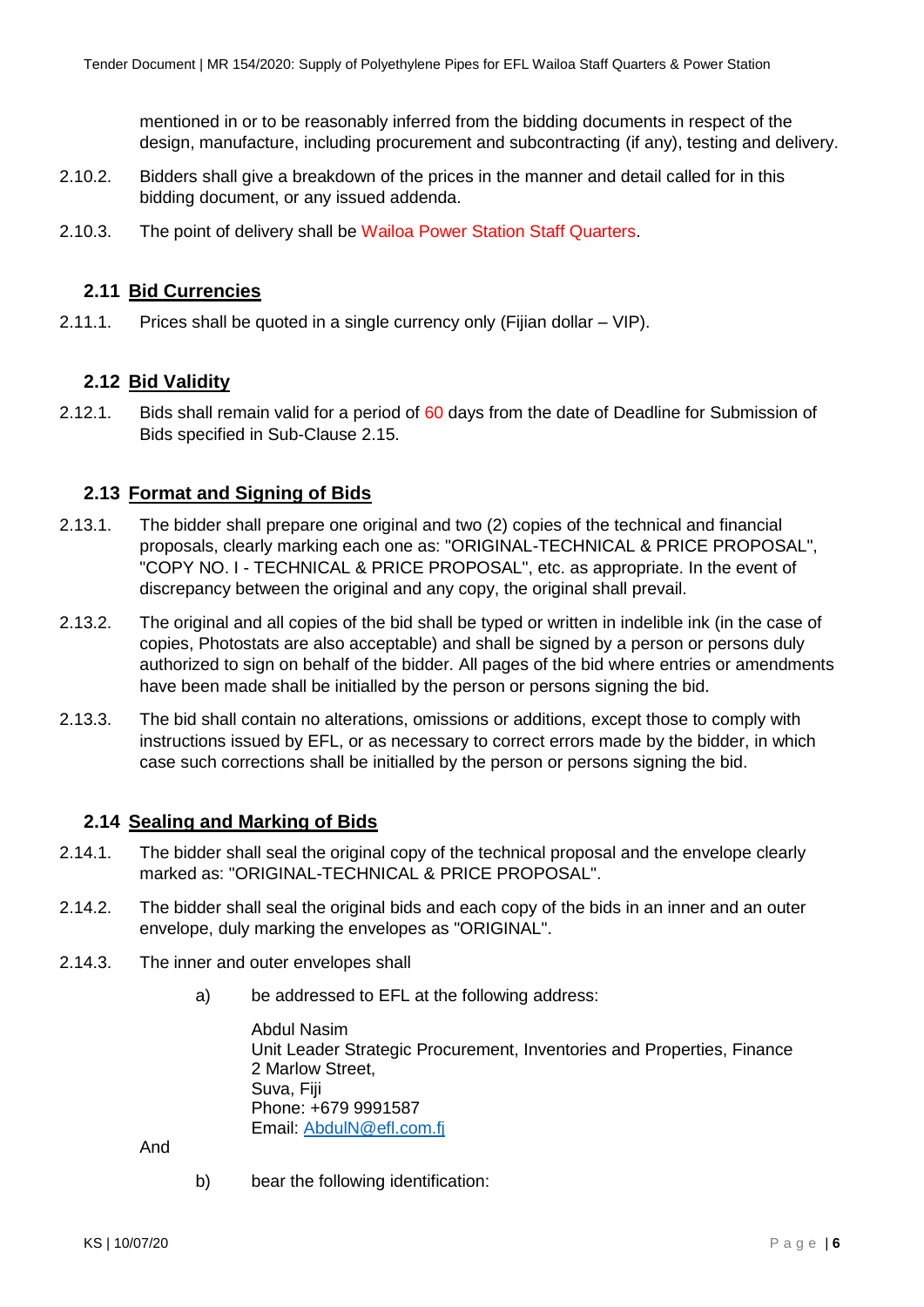Bid for: MR 154/2020 - Supply of Polyethylene Pipes for EFL Wailoa Staff Quarters & Power Station.

- 2.14.4. In addition to the identification required, the inner envelope shall indicate the name and address of the bidder to enable the bid to be returned unopened in case it is declared "late" pursuant to Deadline for Submission of Bids.
- 2.14.5. If the outer envelope is not sealed and marked as above, EFL will assume no responsibility for the misplacement or premature opening of the bid.

#### <span id="page-6-0"></span>**2.15 Deadline for Submission of Bids**

- 2.15.1. Bids must be received by EFL at the address specified above no later than 1600 hours (Fiji Time) 22/07/20.
- 2.15.2. EFL may, at its discretion, extend the deadline for submission of bids by issuing an addendum, in which case all rights and obligations of EFL and the bidders previously subject to the original deadline will thereafter be subject to the deadlines extended.

#### <span id="page-6-1"></span>**2.16 Late Bids**

2.16.1. Any bid received by EFL after the deadline for submission of bids prescribed above will be rejected and returned unopened to the bidder.

#### <span id="page-6-2"></span>**2.17 Modification and Withdrawal of Bids**

- 2.17.1. The bidder may modify or withdraw its bid after bid submission, provided that written notice of the modification or withdrawal is received by EFL prior to the deadline for submission of bids.
- 2.17.2. The bidder's modification or withdrawal notice shall be prepared, sealed, marked and delivered in accordance with Sealing and Marking of Bids, with the outer and inner envelopes additionally marked "MODIFICATION" or "WITHDRAWAL", as appropriate. A withdrawal notice may also be sent by fax but must be followed by a signed confirmation copy.
- 2.17.3. No bid may be modified by the bidder after the deadline for submission of bids.

#### <span id="page-6-3"></span>**2.18 Rejection of one or all Bids**

2.18.1. EFL reserves the right to accept or reject any bid, and to annul the bidding process and reject all bids, at any time prior to award of Contract, without thereby incurring any liability to the affected bidder or bidders or any obligation to inform the affected bidder or bidders of the grounds for the rejection.

#### <span id="page-6-4"></span>**2.19 Process to be Confidential**

2.19.1. Information relating to the examination, clarification, evaluation and comparison of bids and recommendations for the award of a contract shall not be disclosed to bidders or any other persons not officially concerned with such process.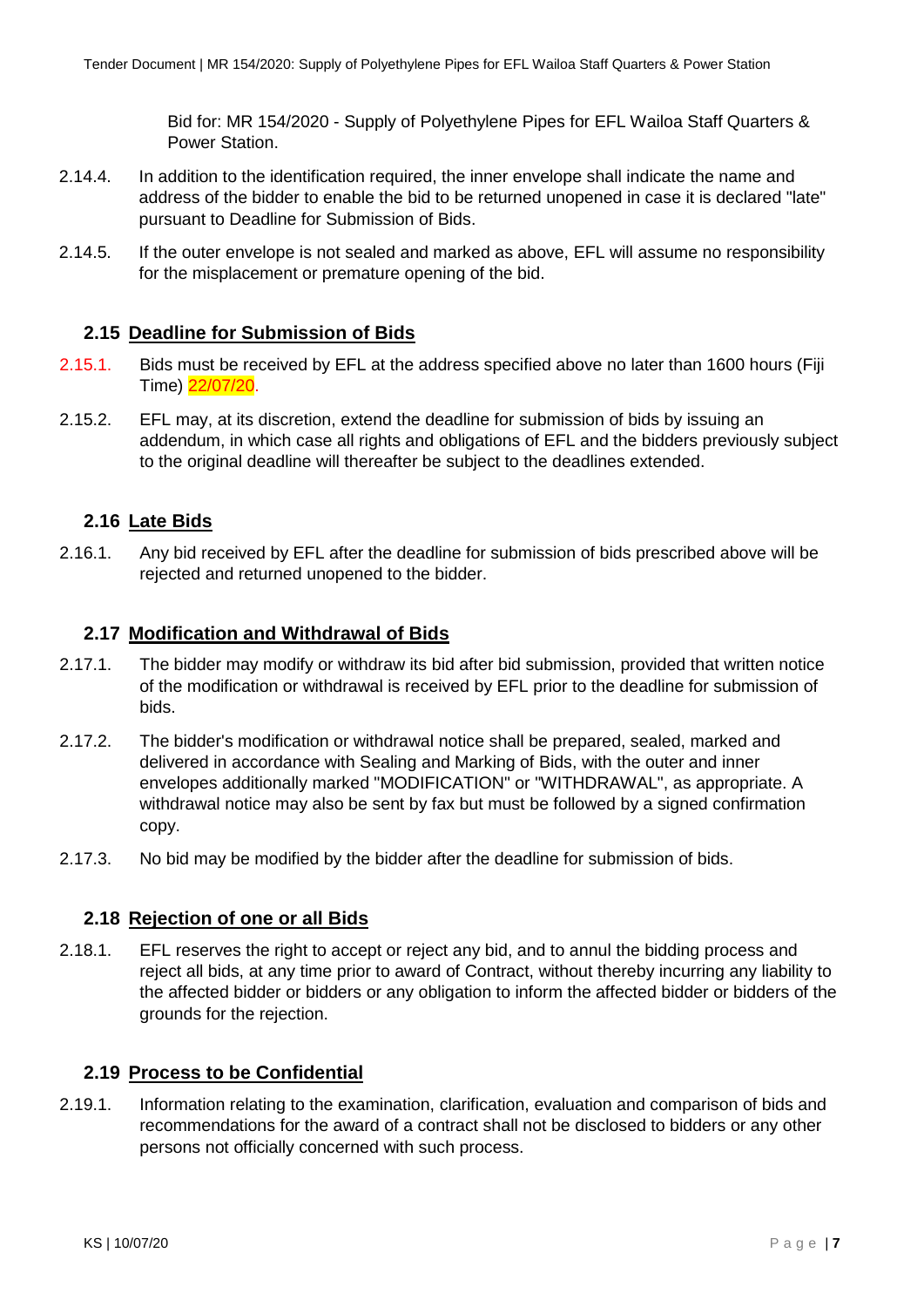- 2.19.2. Any effort by a bidder to influence EFL's processing of bids or award decisions may result in the rejection of the bidder's bid.
- 2.19.3. Lowest bid will not necessarily be accepted as successful bid.

#### <span id="page-7-0"></span>**2.20 Clarification of Bids**

2.20.1. To assist in the examination, evaluation and comparison of bids, EFL may, at its discretion, ask any bidder for clarification of its bid. The request for clarification and the response shall be in writing or by fax, but no change in the price or substance of the bid shall be sought, offered or permitted except as required to confirm the correction of arithmetic errors discovered by EFL in the evaluation of the bids in.

#### <span id="page-7-1"></span>**2.21 Preliminary Examination**

- 2.21.1. Energy Fiji Limited will examine the tenders to determine whether they are complete, whether any computational errors have been made, whether the documents have been properly signed, and whether the tenders are generally in order.
- 2.21.2. Arithmetical errors will be rectified on the following basis. If there is a discrepancy between the unit price and the total price that is obtained by multiplying the unit price and quantity, the unit price shall prevail, and the total price shall be corrected. If the tenderer does not accept the correction of the errors, its tender will be rejected. If there is a discrepancy between words and figures, the amount in words will prevail.
- 2.21.3. Energy Fiji Limited may waive any minor informality or non-conformity or irregularity in a tender which does not constitute a material deviation, provided such waiver does not prejudice or affect the relative ranking of any tenderer.
- 2.21.4. Prior to the detailed evaluation, pursuant to Clause 21, Energy Fiji Limited will determine the substantial responsiveness of each tender to the tender document. For purposes of these paragraphs, a substantially responsive tender is one, which conforms to all the terms and conditions of the tender document without material deviation Energy Fiji Limited's determination of a tender's responsiveness is to be based on the contents of the tender itself without recourse to extrinsic evidence.
- 2.21.5. If a tender is not substantially responsive, it will be rejected by Energy Fiji Limited and may not subsequently be made responsive by the tenderer by correction of the nonconformity.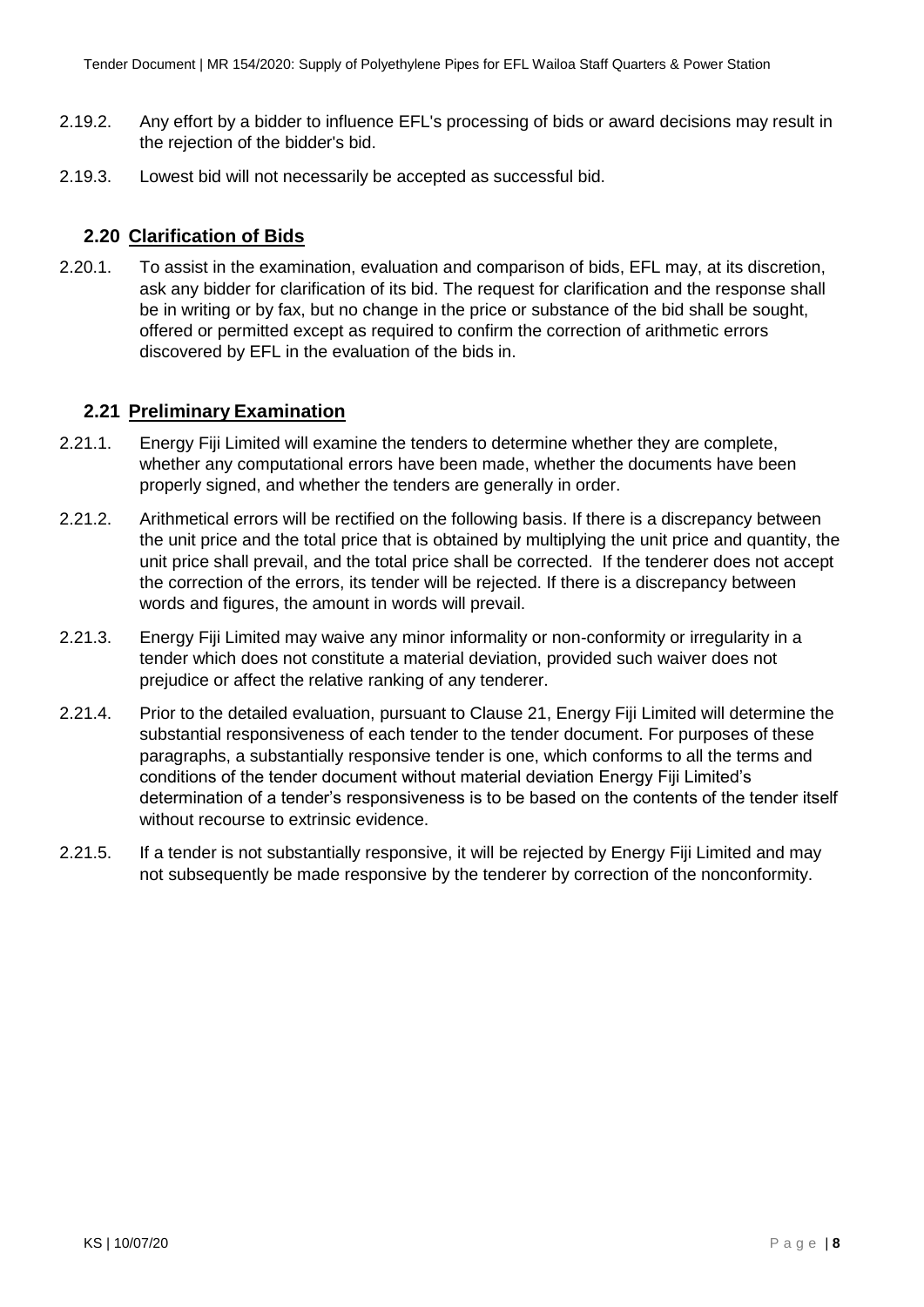## **3.0 Technical Specification**

- <span id="page-8-0"></span>5.1.1. The Goods to be supplied must be genuine and of the highest quality.
- 5.1.2. Bidders must also include delivery price of pipes to Wailoa Power Station and Wailoa Staff Quarters.
- 5.1.3. Relevant descriptive literature of the Goods showing conformity to technical specification shall be provided with the bid.
- 5.1.4. Polyethylene Pipes to comply with AS/NZS 4130 and is WaterMark Level 1 Certified.
- 5.1.5. Delivery Period The delivery period shall be within five (5) days after the date of signing the contract. Delivery must be for a complete schedule. Partial delivery shall not be accepted.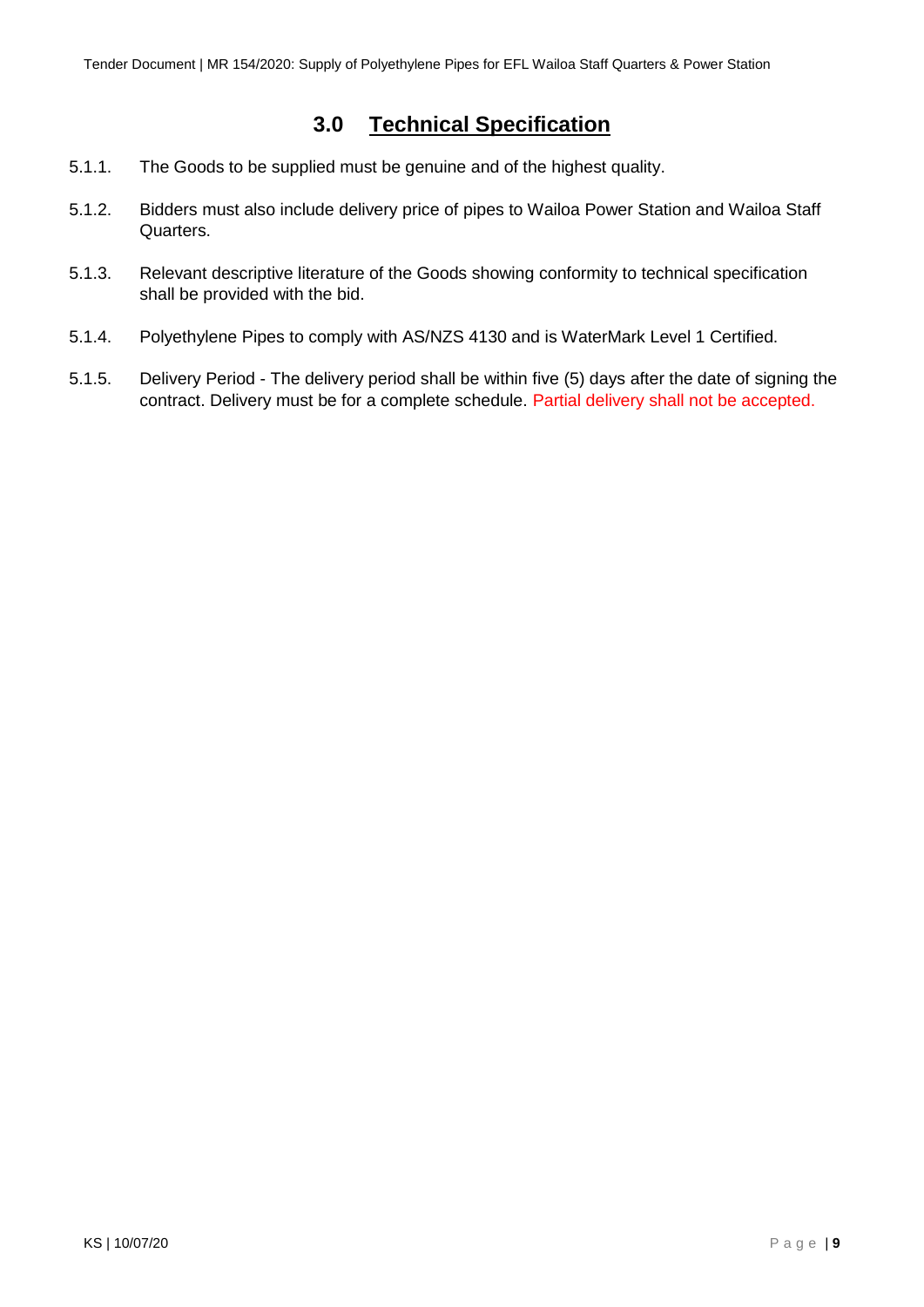<span id="page-9-0"></span>\_\_\_\_\_\_\_\_\_\_\_\_\_\_\_\_\_\_\_\_\_\_\_\_\_\_\_\_\_\_\_\_\_\_\_\_\_\_\_\_\_\_\_\_\_\_\_\_\_\_\_\_\_\_\_\_\_\_\_\_\_\_\_\_\_\_\_\_\_\_\_\_\_

\_\_\_\_\_\_\_\_\_\_\_\_\_\_\_\_\_\_\_\_\_\_\_\_\_\_\_\_\_\_\_\_\_\_\_\_\_\_\_\_\_\_\_\_\_\_\_\_\_\_\_\_\_\_\_\_\_\_\_\_\_\_\_\_\_\_\_\_\_\_\_\_\_

## **4.0 Price Schedule**

## **Supply of Polyethylene Pipes for EFL Wailoa Staff Quarters & Power Station**

| <b>Items</b>       | <b>Description</b>                                         | Qty | Unit Price(VIP) | <b>Total Price (VIP)</b> |
|--------------------|------------------------------------------------------------|-----|-----------------|--------------------------|
| 1                  | DN110 Polyethylene pipe Black with Blue stripes PN16 x 50m | 16  |                 |                          |
| $\mathcal{P}$      | DN75 Polyethylene pipe Black with Blue stripes PN16 x 100m | 16  |                 |                          |
| 3                  | DN50 Polyethylene pipe Black with Blue stripes PN16 x 100m | 16  |                 |                          |
| 4                  | Polypropelene Equal Joiner 75mm                            | 20  |                 |                          |
| 5                  | Polypropelene Equal Joiner 50mm                            | 20  |                 |                          |
| 6                  | Polypropelene Equal Joiner 110mm                           | 20  |                 |                          |
| 7                  | Delivery to Wailoa Power Station and Wailoa Staff Quarters | 1   |                 |                          |
| <b>TOTAL (VIP)</b> |                                                            |     |                 |                          |

#### **Notes**:

- 1. Technical;
	- a. The bids must as per the Technical Specifications in the Tender Documents and table above. Bids that do not conform to the technical Specification will be disqualified
	- b. Tenderers shall provide proof of successful completion within the stipulated delivery period of similar contracts undertaken in the past.
	- c. Documentary evidence to prove that the items offered comply with the Technical Specification must be provided.
	- d. The Supplier/ Contractor shall provide a warrants for Goods or services for provided unless stated otherwise.
	- e. EFL's Engineer or his representative shall have the right to inspect and/or to witness test the Goods at the factory or place of manufacture, for their conformity to the specifications
	- f. The Goods supplied under this Contract shall conform to the standards mentioned in the Technical Specifications

#### 2. Financial;

- a. In case of discrepancy between unit and total cost, the unit cost shall prevail
- b. Any advance payment will require a bank guarantee. And this added cost will be beared by bidder
- c. The currency used in the tender bid prices must be indicated in the tender bid
- d. Prices shall be fixed during the Supplier's performance of the Contract and not subject to variation on any account.
- e. EFL financial terms are applicable for these works.
- 3. EFL Energy Fiji Limited uses Federation Internationale Des Ingenieurs Conseil (FIDIC) Contract template. General conditions of this contract shall be governed by it.
- 4. Failure to submit required documents may affect bid compliance. Failure to submit mandatory items as stated in Compliance Checklist will result in non-compliance.
- 5. Contractor shall provide all materials, tools equipment and labour necessary to perform works.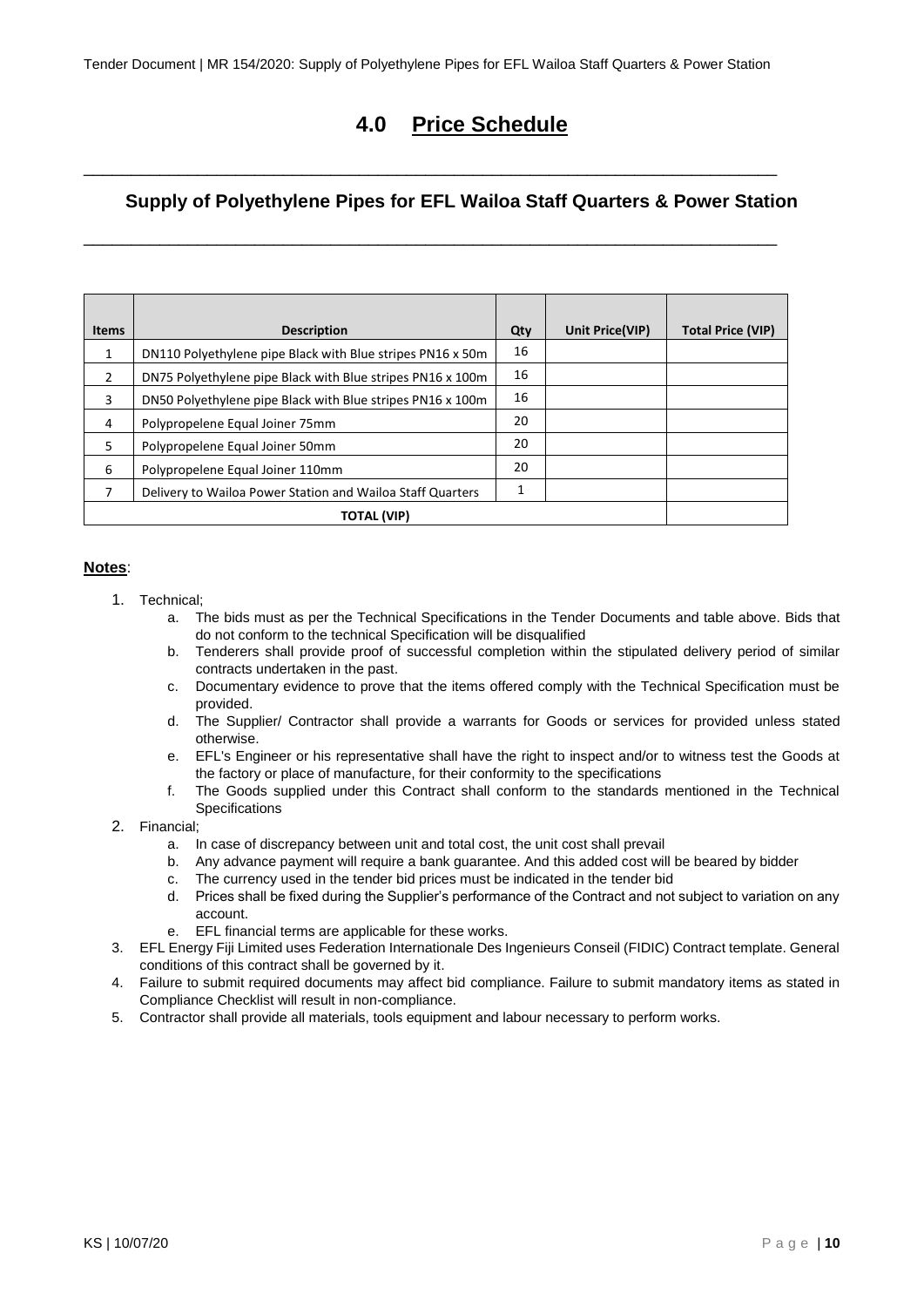#### <span id="page-10-0"></span>**4.1 Compliance Checklist Declaration**

I\_\_\_\_\_\_\_\_\_\_\_\_\_\_\_\_\_\_\_\_\_\_\_\_\_\_\_\_\_\_ of \_\_\_\_\_\_\_\_\_\_\_\_\_\_\_\_\_\_\_\_\_\_\_\_\_\_\_\_\_\_\_\_\_\_\_\_\_ located at \_\_\_\_\_\_\_\_\_\_\_\_\_\_\_\_\_\_\_\_\_\_\_\_\_\_\_\_\_\_\_\_\_\_\_\_\_ confirm that the bid submitted for the following

tender MR 154/2020 : Supply of Polyethylene Pipes for EFL Wailoa Staff Quarters & Power Station bid complies to the mandatory bidder submission as stated in Sub Clause 2.6;

|                                                                          | Yes | No | <b>Comments</b> |
|--------------------------------------------------------------------------|-----|----|-----------------|
| <b>Price Schedule</b>                                                    |     |    |                 |
| <b>Company Profile</b>                                                   |     |    |                 |
| Detailed Scope of Supply                                                 |     |    |                 |
| Statement of Exclusion or Amendment for Tender<br>Specification (if Any) |     |    |                 |
| Payment Term (30days)                                                    |     |    |                 |
| Price Validity [preferred 60 days]                                       |     |    |                 |

Scope of Supply;

|          | Yes | <b>No</b> | <b>Comments</b> |
|----------|-----|-----------|-----------------|
| Warranty |     |           |                 |

Note that these submissions are mandatory submission for a successful tender bid. This declaration must be signed and submit as well.

| Name:     |  |
|-----------|--|
| Position: |  |
| Company:  |  |
|           |  |
| Sign Off: |  |
| Date:     |  |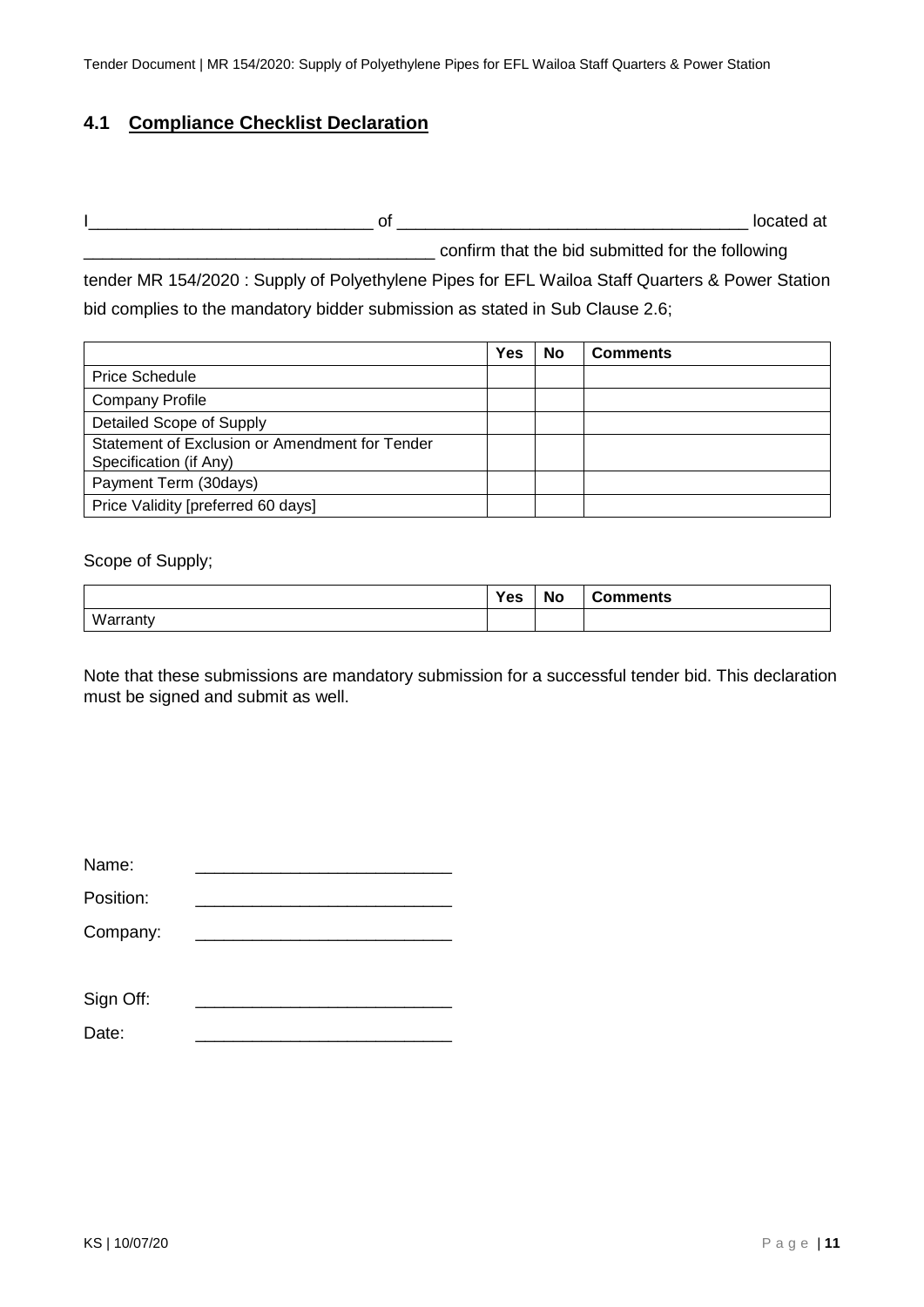Tender Document | MR 154/2020: Supply of Polyethylene Pipes for EFL Wailoa Staff Quarters & Power Station

## <span id="page-11-0"></span>**4.2 Tender Check List**

#### **TENDER SUBMISSION CHECK LIST**

#### *The Bidders must ensure that the details and documentation mention below must be submitted as part of their tender Bid*

|    | Tender Number                                                                                |  |
|----|----------------------------------------------------------------------------------------------|--|
|    |                                                                                              |  |
|    |                                                                                              |  |
|    | (Attach copy of Registration Certificate)                                                    |  |
|    |                                                                                              |  |
|    |                                                                                              |  |
|    |                                                                                              |  |
| 5. |                                                                                              |  |
| 6. |                                                                                              |  |
|    |                                                                                              |  |
| 8. | (Attach copy of the VAT/TIN Registration Certificate - Local Bidders Only (Mandatory)        |  |
| 9. | FNPF Employer Registration Number: ________ (For Local Bidders only) (Mandatory)             |  |
|    | 10. Provide a copy of Valid FNPF Compliance Certificate (Mandatory- Local Bidders only)      |  |
|    | 11. Provide a copy of Valid FRCS (Tax) Compliance Certificate (Mandatory Local Bidders only) |  |
|    |                                                                                              |  |
|    | I declare that all the above information is correct.                                         |  |
|    | Name:                                                                                        |  |
|    | Position: _________________                                                                  |  |
|    | Sign:                                                                                        |  |

Date: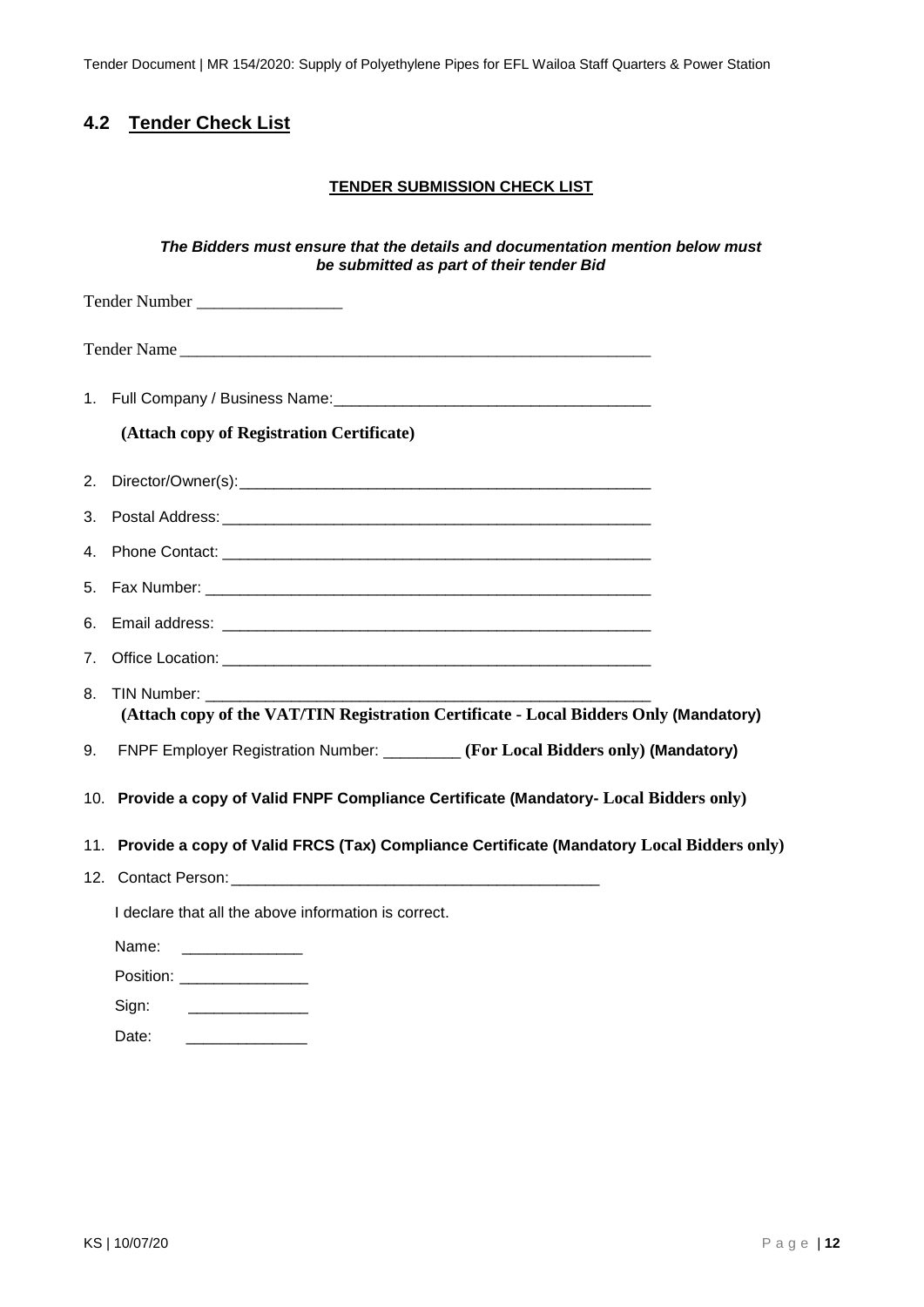## **5.0 Tender Form**

<span id="page-12-0"></span>*To:* Abdul Nasim Unit Leader Strategic Procurement, Inventories and Properties, Finance Energy Fiji Limited 2 Marlow Street, Suva, Fiji Islands Phone: +679 9991587 Email: [AbdulN@efl.com.fj](mailto:AbdulN@efl.com.fj)

Sir,

1. Having examined the Tender Document, the receipt of which is hereby duly acknowledged, we, the undersigned, offer to supply

……………………………………………………………………………………………….. *(Description of Goods)* in conformity with the said Tender Document for the sum …………………………………………………..…………………………………………… ………………………….. *(total tender amount in words and figures)* or such other sums as may be ascertained in accordance with the Schedule of Prices attached herewith and made part of this Tender.

- 2. We undertake, if our Tender is accepted, to deliver the Goods in accordance with the delivery schedule specified in the Schedule of Requirements.
- 4 We agree to abide by this Tender for a period of 90days from the date fixed for Tender opening under Clause 19 of the Instructions to Tenderers, and it shall remain binding upon us and may be accepted at any time before the expiration of that period.
- 5. Until a formal Contract is prepared and executed, this Tender, together with your written acceptance thereof and your notification of award, shall constitute a binding Contract between us.
- 6. We understand that you are not bound to accept the lowest or any Tender you may receive.

Dated this: day of 201.

*[Signature] [In the capacity of]*

Duly authorized to sign Tender for and on behalf of